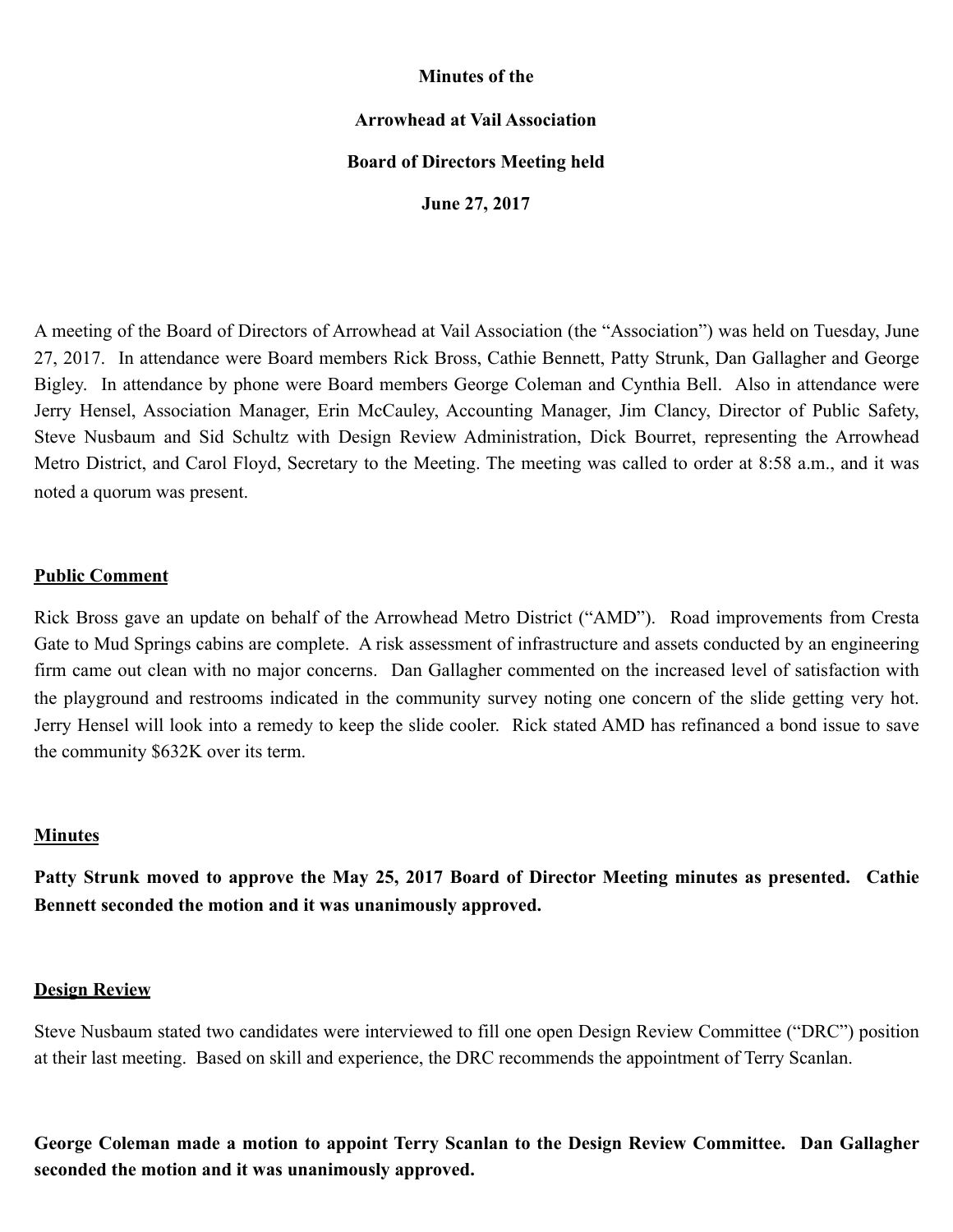Of the 16 Request for Proposals ("RFP") sent out for the revision of the Design Guidelines, one was returned. The DRC intends to contact those who did not submit and will discuss at their next meeting. Steve said the DRC survey results showed an appetite to revise the Design Guidelines. Comment was made there needs to be community involvement and transparency in the process. Dan Gallagher suggested forming a committee of four to six people to work with the DRC through this process. Discussion took place in regard to a stone address marker on Turnberry Place, and the Board requested Steve report back on the approval status of this project.

### **Public Safety**

Pertaining to the Public Safety Activity Report, Patty Strunk raised the question of why there have been twice the number of intrusions reported this year compared to last year. Jim Clancy answered intrusion alarms are most often set-off by a door left ajar or a pet, and that Public Safety has been more diligent in documenting all activity. Jim will confirm with John Herbert, Public Safety Manager, there have been no actual intrusions and will notify the Board. Jim spoke about the steps required to become a Firewise community. A sustainability report and plan have been completed. Jim explained there is one plan covering Beaver Creek, Bachelor Gulch, and Arrowhead, billed separately, to benefit from economies of scale. Jim recommended scheduling Anchor Point to attend a future Board meeting to elaborate on the one to five-year plan and answer questions. Two per capita must be spent on Firewise activities such as planning and mitigation.

# **Financials**

Cathie Bennett reported expenses and revenue are in line with the budget. Real Estate Transfer Assessments ("RETA") are anticipated to come in \$35K under budget at the end of June. No shortfall in RETA is expected at year end. Four annual assessments remain outstanding. The \$4,500 unfavorable variance in Direct Transportation is due to one additional week of shuttle service. Rick Bross requested the Strategic Planning Committee come forward with a proposal for future capital improvements in accordance with the community survey results.

# **Committees**

Activities: George Coleman said he has encountered resistance from Vail Resorts in the use of Broken Arrow for two movie nights. Dan Gallagher commented that the Summer Camp is unable to use Broken Arrow for their program because it has become cost prohibitive. Jerry Hensel will follow-up with the Sr. Director of Food and Beverage on pricing and access to Broken Arrow on the Board's behalf. George continues to work on reinstating two dates for Friday Afternoon Club in partnership with Arrowhead Alpine Club ("AAC"). The tennis program is proceeding well and the dry court issue has been resolved. It was noted, the Bachelor Gulch courts had the same issue. The new Tennis Center hardscape is working well and is being utilized for the introduction of a tennis fitness program. Various opinions were shared in regard to allowing guests to participate in the tennis program. The pickleball program has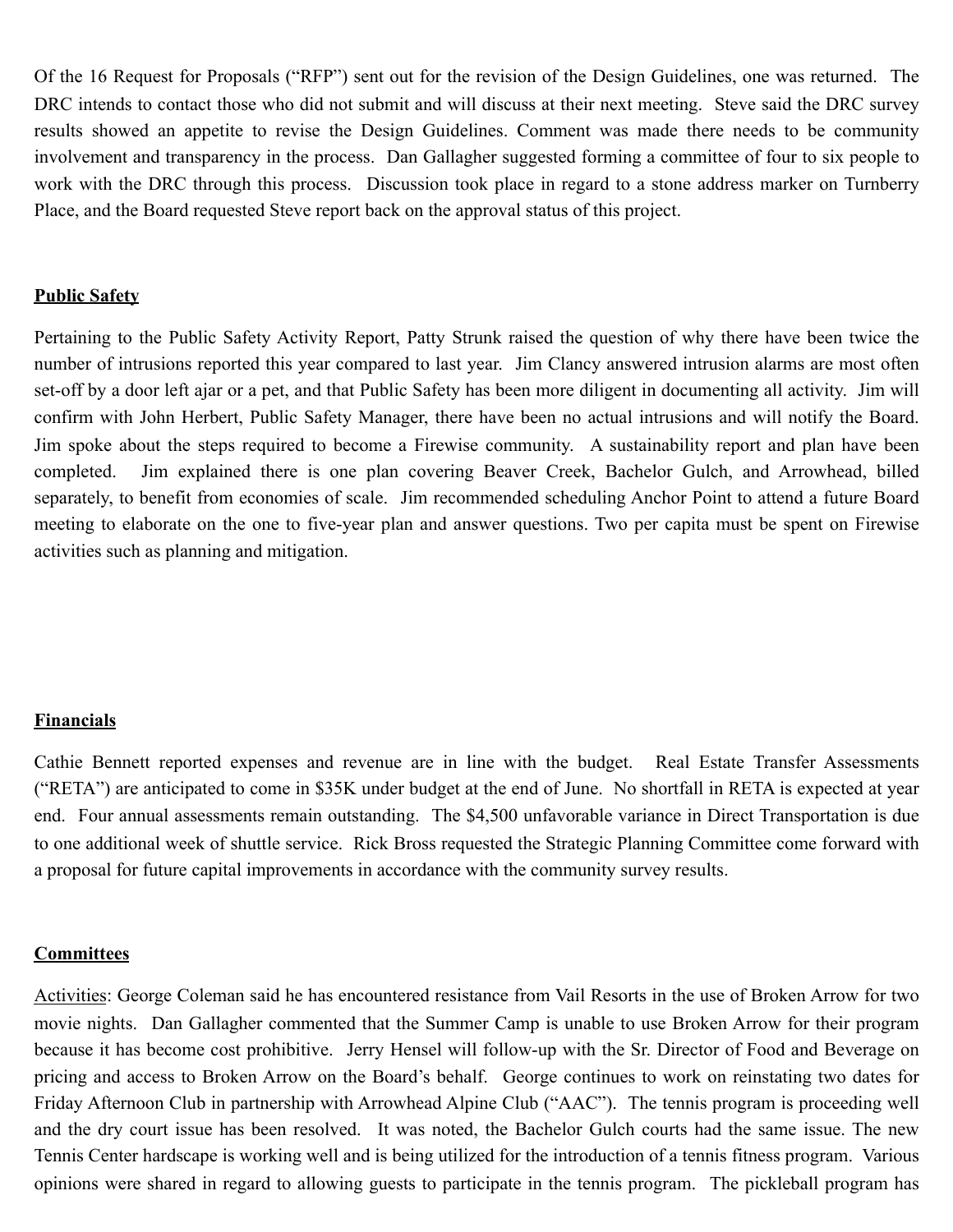expanded and is receiving a good turnout for clinics. Dan Gallagher has established a hiking committee and is planning the first of three summer hikes July 1<sup>st</sup> or  $2<sup>nd</sup>$ . He requested an email announcement be sent to all property owners. As the Commercial representative on the Board, George Bigley expressed concern around protecting the exclusivity of the AAC and the welfare of other businesses within the community. Carol Floyd confirmed everything is set for the July 4th breakfast. Dan requested a sign-up for committees at the breakfast welcome table. George Coleman announced a BYO barbeque is being arranged for Sunday of Labor Day weekend, 3:00 – 7:00 p.m. Vail Resorts will provide grills, and the Broken Arrow will be open for beverages. Music, lawn games, hike, bike, and jog activities are planned.

Strategic Planning: The committee will provide the abridged version of the community survey and cover letter to the Board for their approval of distribution to property owners. The letter will announce Town Hall meetings before Labor Day and winter. It was suggested three or four of the biggest takeaways from the survey be included in the cover letter. George noted the long version of the survey will be posted on the website. George announced the Snow Committee will be reinstated to collaborate with Mountain Operations to exchange information and ideas. A Transportation Committee will also be formed. Comment was made that the DRC survey should be as transparent as the community survey.

Image/Beautification/Landscaping: Patty reported the front entrance has been planted and the base area looks great. She said the Board will decide in the fall whether to install a twin entrance sign on the east side. Jerry Hensel said elimination of noxious trees is going well. The removal of mature Cottonwood at the Dakotas has made a dramatic effect on Sawatch Drive. Jerry noted stumps are being killed now before grinding can occur. Disease control is taking place on common areas and 41 trees have been removed. Everything has been planted with the exception of two median island flower beds with water issues.

Communications: Cynthia said the web host will make all links live in the newsletter today once final. She informed the Board she is in the planning stages for the Broker Open House and has a meeting scheduled with the Marketing group for Signature Clubs who has expressed interest in participating. Cynthia is working with AAC on a two-sided publication for the event including a map and highlights, rather than the trifold previously discussed. The Board was in agreement to go live with WebX and hold the July Board meeting at Colorado Mountain College. When asked about the new email platform, Cynthia answered the web host will be setting up Mail Chimp.

Nominating: Dan Gallagher spoke about building in a committee structure to get the community engaged and develop a pool of Board candidates for future years. He recommended moving the Board meeting back to Mondays.

# **Other Business**

Trash Agreement: Jerry Hensel said the trash service agreement is currently with the Association's legal counsel for final adjustments pertaining to additional charges. As of January 1, 2018, there will be an increase of \$4.00 per month per residence. Jerry will send a final version to the Board upon receipt.

Follow-up with Beth Howard: Jerry Hensel updated the Board following his meeting with Beth Howard. Beth agreed to waive the 10% management fee on this summer's base area improvements. Jerry said she is in favor of additional